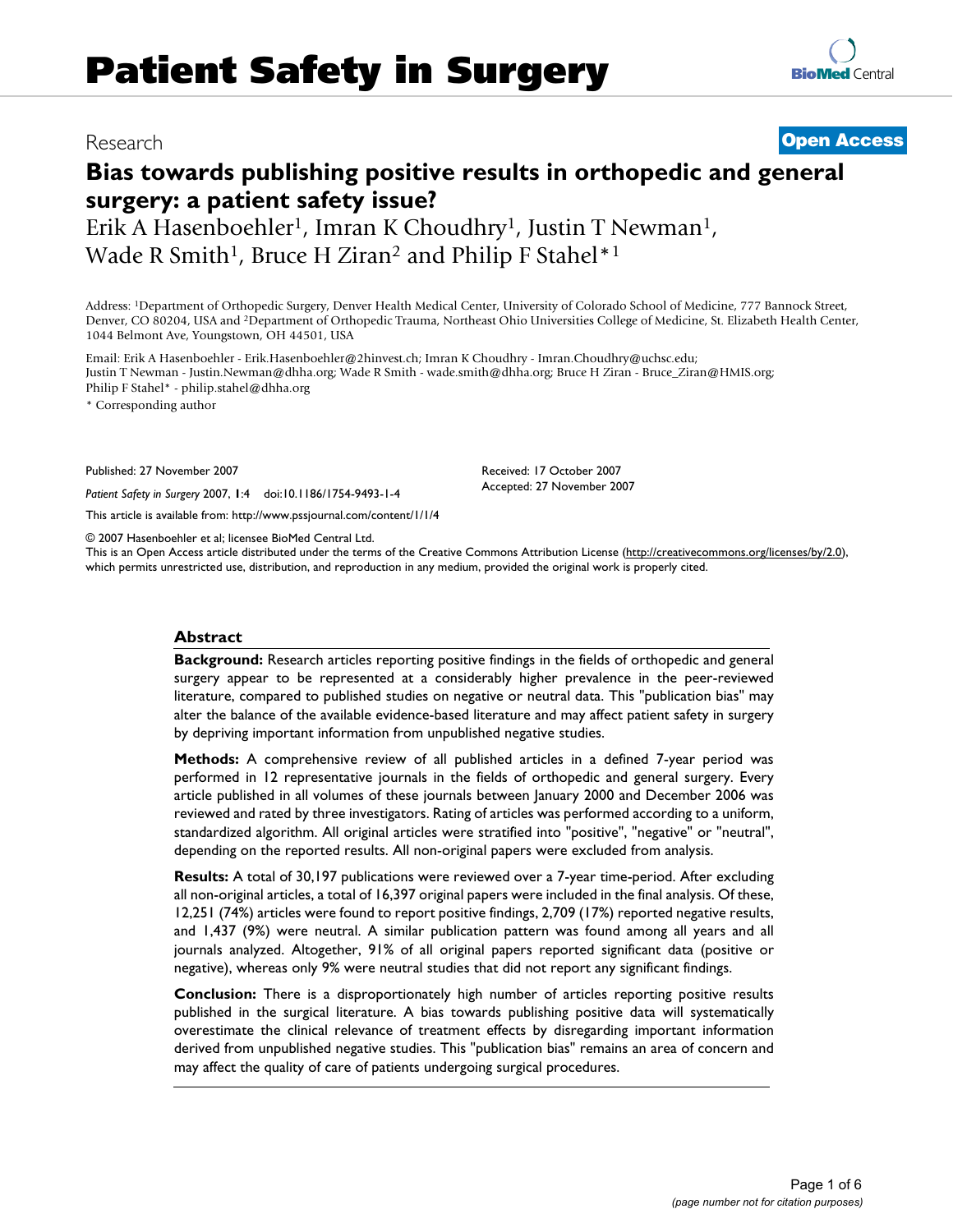Table 1: Overview on the 12 selected peer-reviewed journals analyzed in this study. Journal ranking<sup>1</sup> and journal impact factors<sup>2</sup> are **derived from the** *Institute for Scientific Information* **(ISI) database from 2006. Journal ranking was determined by the specific subject categories of Surgery\* and Orthopedics§. The numbers of articles analyzed in this study are shown as the overall publications3 (including non-original articles) and as original articles exclusively4. Articles were assessed in all individual journals' volumes from 01/ 2000 to 12/2006.**

| Journal title                                | Journal ranking <sup>1</sup> | Impact factor <sup>2</sup> | Total number of<br>articles analyzed <sup>3</sup> | Number of original<br>papers analyzed <sup>4</sup> |
|----------------------------------------------|------------------------------|----------------------------|---------------------------------------------------|----------------------------------------------------|
| <b>Annals of Surgery</b>                     | l*                           | 7.678                      | 1.835                                             | 1,277                                              |
| Journal of Bone and Joint Surgery (American) | $4\frac{5}{3}$               | 2.444                      | 3.012                                             | 1,501                                              |
| <b>British Journal of Surgery</b>            | 5*                           | 4.092                      | 2,607                                             | 1,258                                              |
| <b>Spine</b>                                 | 5§                           | 2.351                      | 4,357                                             | 2,860                                              |
| Journal of Bone and Joint Surgery (British)  | $11\$                        | 1.790                      | 2.364                                             | 1,415                                              |
| Journal of Orthopaedic Trauma                | l 3§                         | 1.670                      | 1.270                                             | 494                                                |
| <b>Archives of Surgery</b>                   | 4*                           | 3.058                      | 2.254                                             | 1,026                                              |
| <b>Surgery</b>                               | 15*                          | 2.977                      | 2.714                                             | 1,404                                              |
| Journal of the American College of Surgeons  | 16*                          | 2.813                      | 2.437                                             | 866                                                |
| Journal of Trauma                            | $38*$                        | 2.035                      | 3,316                                             | 1,979                                              |
| <b>World Journal of Surgery</b>              | 45*                          | 1.765                      | 2.144                                             | 1,326                                              |
| <b>Injury</b>                                | 76*                          | 1.067                      | 1,887                                             | 991                                                |
| All journals                                 |                              |                            | 30,197                                            | 16,397                                             |

## **Introduction**

Peer-reviewed biomedical journals are more likely to publish original papers reporting positive results than studies with negative data [1-4]. This "publication bias," also termed "positive-outcome-bias," has been recognized and described in the internal medicine literature [5-8]. In addition, commercial funding of clinical studies has been described as an independent variable associated with the frequency of publication of positive articles [9-11]. Evidence-based decision making processes on therapeutic modalities rely on the availability of unbiased, balanced, and objective data from published studies, independent of the reported outcome [12]. Particularly, high-quality systematic meta-analyses are corrupted by the "positiveoutcome-bias" of individual studies, rendering clinical recommendations flawed towards a positive effect of specific treatment strategies [13,14]. In the era of evidencebased medicine, this prevalent, often unrecognized, publication bias poses a severe challenge to patient safety by promoting unjustified therapeutic concepts [13,15-17]. This notion is particularly true in surgical disciplines, since specific surgical techniques are frequently adapted or abandoned depending on the current status of evidence-based recommendations in the scientific literature [18-20].

Despite its potentially devastating clinical impact, the prevalence of a "publication bias" remains largely unexplored in the field of surgery and surgical subspecialties [9,21-23]. The present study was designed to analyze a potential "positive outcome bias" in 12 representative orthopedic and general surgery journals over a timeperiod of 7 years. We hypothesized that studies reporting positive outcomes are represented in the surgical literature at considerably higher prevalence than those which report negative or neutral findings.

## **Methods**

A comprehensive review of 12 selected journals from the disciplines of orthopedic and general surgery was systematically performed in all published volumes between January 2000 and December 2006. The representative journals within these disciplines were selected by the senior author. Selection was based on the appraisal that these journals represent relevant sources of clinical knowledge in general and orthopedic surgery, with a wide distribution of official journal rankings and impact factors (Table 1). All co-authors concurred with the selection of these journals at the time when the study design was established.

The published volumes of these 12 journals from 01/2000 through 12/2006 were screened online at the individual journals' homepage. Screening and stratification of articles was performed by three investigators (EAH, IC, and JTN) according to a defined algorithm (Figure 1). Based on these criteria, each published item was counted individually and evaluated with regard to the inclusion and exclusion criteria. All non-original articles were excluded from final analysis.

Of the included original papers, the abstract was analyzed first, and categorized into either "positive," "negative" or "neutral," based on the reported results. If the abstract was unable to clearly divulge the study results, the full paper was downloaded and the manuscript's entire text was analyzed to elicit the appropriate category. Ambiguous articles were re-assessed by the senior author (PFS) who made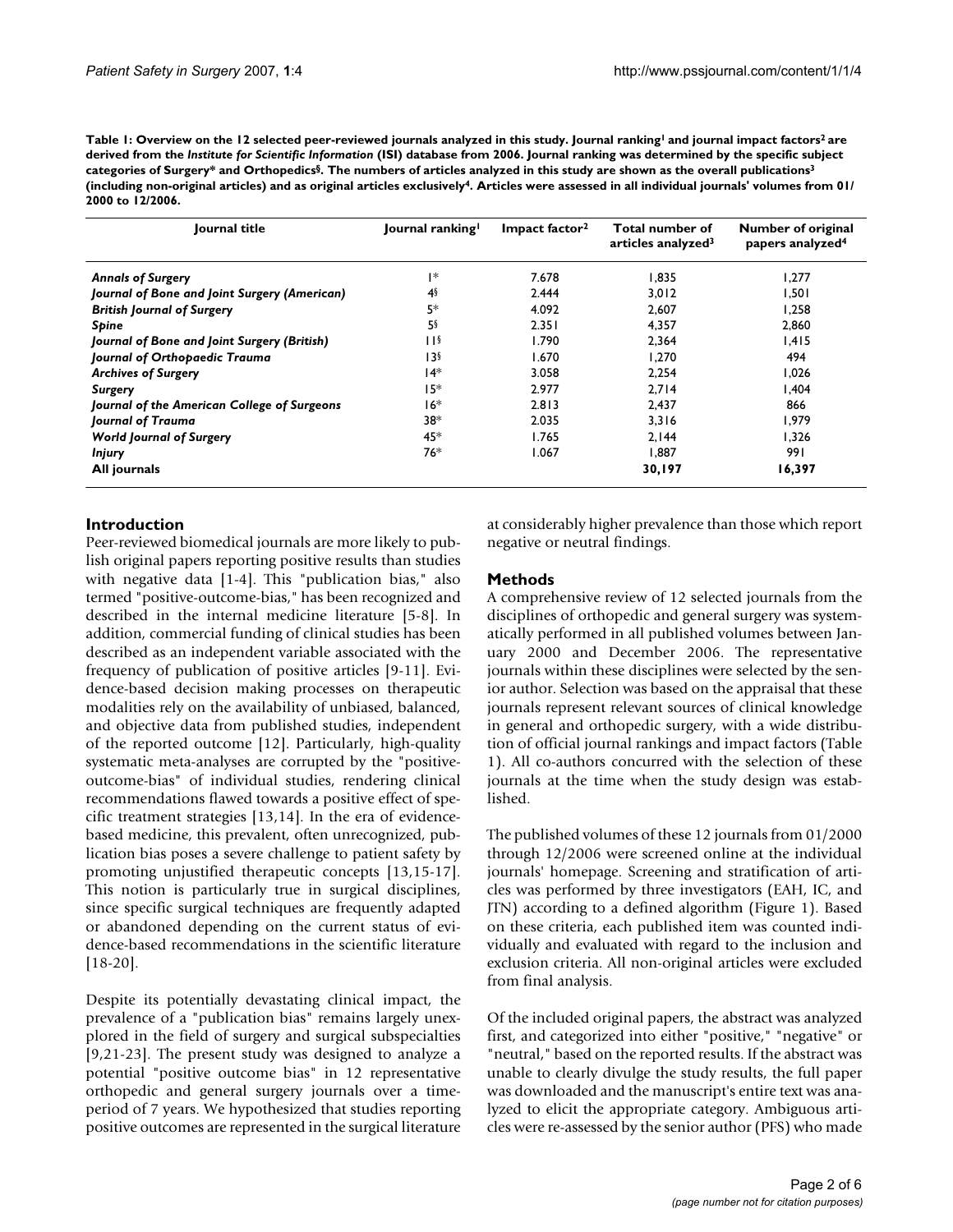

# Figure 1

Algorithm for screening and stratification of published articles. All non-original articles were excluded from the final analysis. Original papers were classified as "positive", "negative", or "neutral" based on the outlined criteria.

a final decision on classification. Results were compiled for each journal and each year individually. From these numbers, the percentage of positive, negative and neutral articles was calculated as:

Number of selected original articles (positive/negative/neutral) 
$$
\times 100
$$
 Number of all original articles

### **Results**

A total of 30,197 manuscripts published in 12 journals between January 2000 and December 2006 were reviewed. Based on the screening algorithm, 13,800 articles were classified as non-original papers and thus excluded from further analysis. The remaining 16,397 original articles were classified according the definitions outlined in the methods section (Figure 1) into "positive" studies (*n* = 12,251; 74%), "negative" studies (*n* = 2,709; 17%), and "neutral" studies (*n* = 1,437; 9%; Figure 2A). A total of 14,960 papers (91%) reported significant findings (positive and negative combined), whereas only 9% of all studies were based on data without significant differences between the groups (Figure 2B).

There was no difference in this publication pattern over the years, from 2000 to 2006 (Figure 3). The subgroup analysis by individual journal revealed a similar publication pattern among all 12 journals, with a trend toward a higher prevalence of negative studies reported in trauma and orthopedic journals, compared to general surgery journals (Figure 4).

# **Discussion**

This study demonstrates for the first time, to our knowledge, a high prevalence of "positive outcome-bias" in the preeminent orthopedic and surgical literature. The disproportion of published positive studies, compared to negative or neutral papers, remained relatively constant over the seven years (2000–2006) and among the twelve journals reviewed in this study. Even more striking was the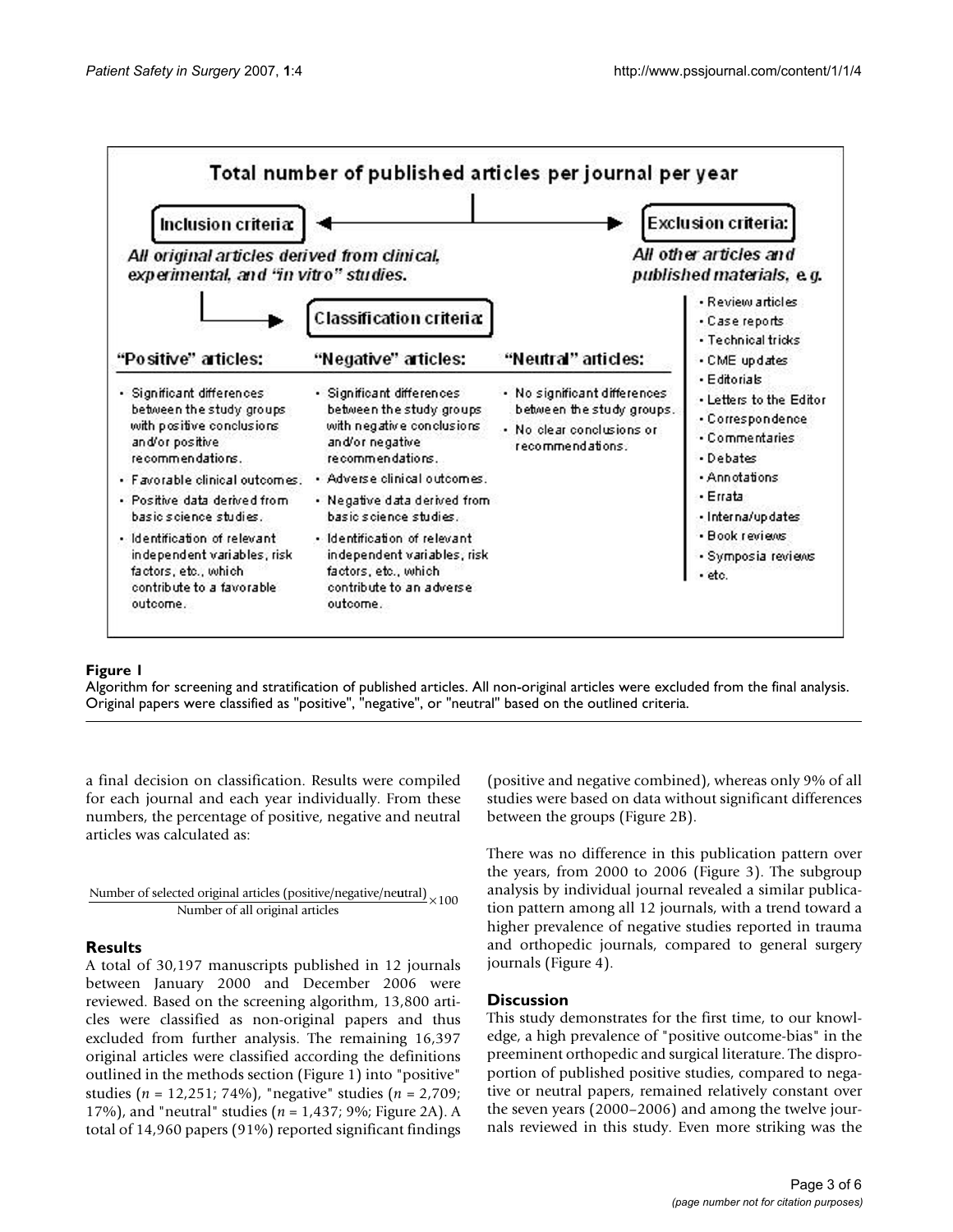

### Figure 2

Classification of 16,397 original articles published in 12 representative peer-reviewed orthopedic and general surgery journals. **Panel A**: Percentage of publications with "positive" (*n* = 12,251; 74%), "negative" (*n* = 2,709; 17%), and "neutral" data (*n* = 1,437; 9%). **Panel B:** Percentage of publications reporting "significant" (*n* = 14,960; 91%) versus "non-significant" results (*n* = 1,437; 9%).

discrepancy between published original papers with significant findings (positive or negative) compared to purely "neutral" studies which did not report any significant findings (91% vs. 9%).

Our results are consistent with prior investigations which revealed a high prevalence of a "positive-outcome" publication bias in medical journals [7,15,16]. Other groups have examined the likelihood of a subsequent publication of positive versus negative studies from submitted manuscripts, unpublished manuscripts, or manuscripts derived from abstracts presented at scientific meetings [6,8,23- 25]. Easterbrook et al. retrospectively reviewed 487 projects submitted for publication and found a high oddsratio in favor of publishing articles with a statistically significant outcome compared to those manuscripts which reported no difference between the study groups [8]. Dickersin and Min performed an analysis of 198 NIH-



#### Figure 3

Classification of 16,397 original articles published in 12 representative peer-reviewed orthopedic and general surgery

funded trials [26]. They reported that those trials with "significant" results were more likely to be published than studies with "non-significant" data, by an adjusted oddsratio of 12.30 [26].

In the orthopedic literature, Harris and coworkers reviewed all abstracts presented at the annual meeting American Academy of Orthopaedic Surgeons (AAOS) meeting in 1999 [25]. They found that articles with a positive outcome and significant results were more likely to be published within the following years [25]. Callaham and colleagues studied the publication pattern of abstracts presented at a 1991 major annual US research meeting in the field of emergency medicine [24]. The authors found that articles with a positive outcome were more likely to be published in peer-reviewed journals than negative studies [24].

Study funding patterns have furthermore been identified as independent factors that influence the publication bias. In particular, the presence of corporate/industrial funding was shown to be associated with a higher prevalence of published studies with positive findings. In the orthopedic literature, Leopold et al. found a significant association between commercially funded studies being more likely to have positive outcomes in publications, compared to unfunded studies [22]. This industrial funding driven bias has been confirmed in other publications [5,8,10]. Lynch et al. recently challenged this hypothesis by examining articles submitted to the American edition of the *Journal of Bone and Joint Surgery* and concluded that publications from commercially funded studies were not more likely to present positive data than non-funded studies [21]. However, this study was limited in design in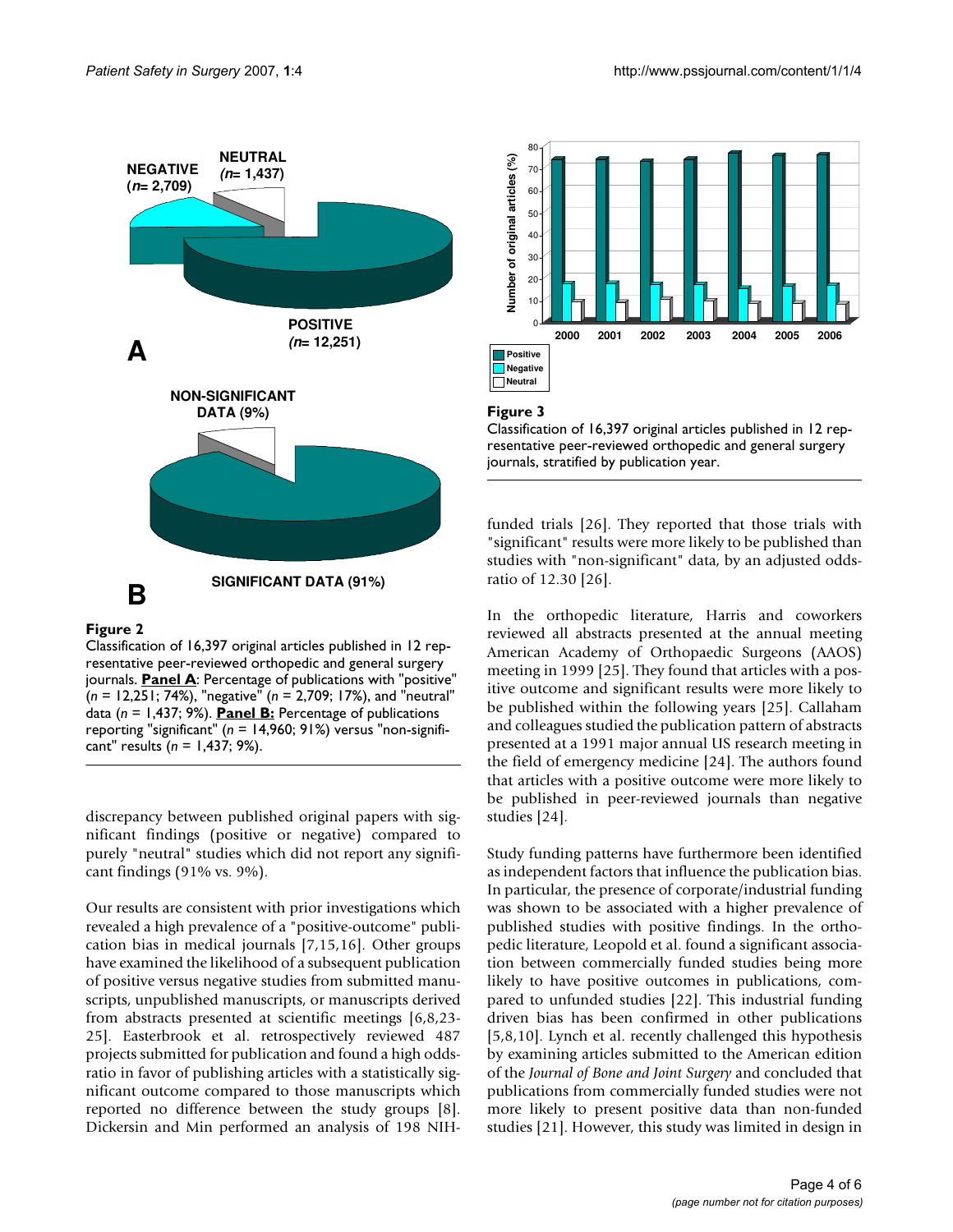

Subgroup analysis of 16,397 original articles published between 01/2000 to 12/2006, stratified by individual journal. *JACS*, Journal of the American College of Surgeons; *JBJS*, Journal of Bone and Joint Surgery (-*A*: American volume, -*B*: British volume).

that analysis was restricted to articles related to hip and knee arthroplasty during a seventeen-month period [21].

Finally, there appears to be a significant bias against negative studies in newspaper reports of medical research [17]. Thus, as for the scientist and clinician, the lay reader is also exposed to filtered information regarding the outcome of clinical studies.

The present study has a number of strengths and weaknesses. To our knowledge, it is the largest analysis of its kind in the medical literature. The 12 selected journals represent relevant sources of clinical knowledge, and are widely used as evidence-based decision-making tools in the fields of general, trauma, and orthopedic surgery. The algorithm used for stratifying articles is widely inclusive for all published original articles in the screened journals. The results were cross-checked and revisited in regular intervals by three different investigators and approved by the senior author. This allowed for a reliable, objective, and reproducible method of scoring.

Some drawbacks and limitations of this study must be addressed. Despite the uniform algorithm used for screening and classification of articles, there remains some degree of inherent inter-observer variability in the assessment of publications. The algorithm was developed by the authors for the present study and has not been externally validated by other groups. Furthermore, study analysis was limited to the last seven years in a limited number of journals in orthopedics and general surgery. Our results are neither representative for other surgical subspecialties and other fields of medicine, nor for papers published prior to the year 2,000.

A further drawback of this study is that we did not stratify between *in vitro* and experimental studies vs. clinical trials. A bias in the latter group is certainly associated with a higher risk for patients, since clinical treatment trials constitute the main basis for decision making in a clinical setting.

Another limitation is that published articles were assessed exclusively, without accounting for submitted and unpublished manuscripts. Thus, our study design does not determine whether the positive publication bias occurred at the level of manuscript submission or at the editorial decision-making level. The former notion would imply a bias